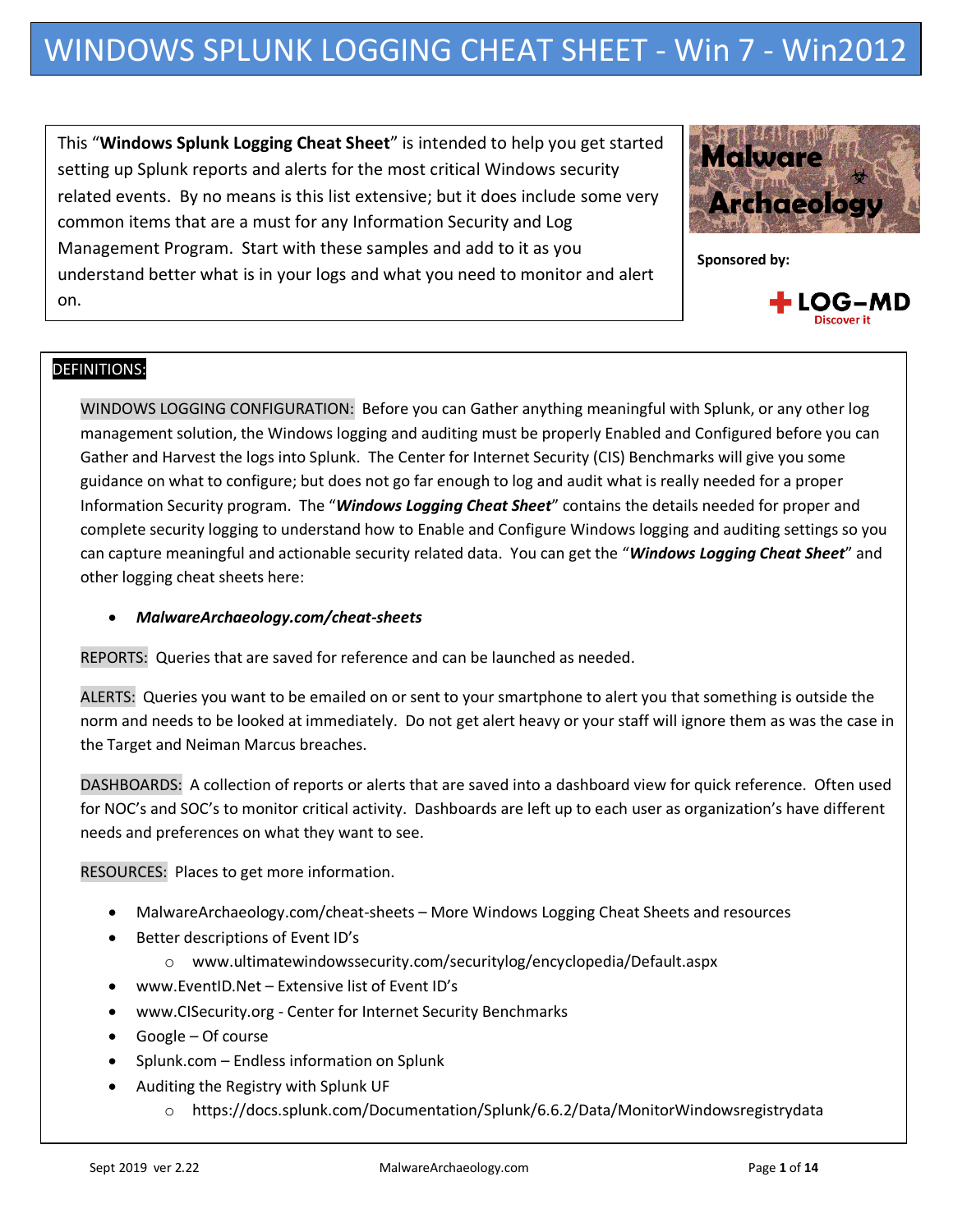# CRITICAL EVENTS TO MONITOR::

- 1. NEW PROCESS STARTING: Event Code 4688 will capture when a process or executable starts.
- 2. USER LOGON SUCCESS: Event Code 4624 will capture when a user successfully logons to the system.
- 3. SHARE ACCESSED: Event Code 5140 will capture when a user connects to a file share.
- 4. NEW SERVICE INSTALLED: Event Code 7045 will capture when a new service is installed.
- 5. NETWORK CONNECTION MADE: Event Code 5156 will capture when a network connection is made from the source to the destination including the ports used and the process used to initiate the connection. Requires the use of the Windows Firewall
- 6. FILE AUDITING: Event Code 4663 will capture when a new file is added, modified or deleted.
- 7. REGISTRY AUDITING: Event Code 4657 will capture when a new registry item is added, modified or deleted
- 8. WINDOWS POWERSHELL COMMAND LINE EXECUTION: Event Code 500 will capture when PowerShell is executed logging the command line used.
- 9. WINDOWS FIREWALL CHANGES: Event Code 2004 will capture when new firewall rules are added.
- 10. SCHEDULE TASKS ADDED: Event Code 106 will capture when a new scheduled task is added.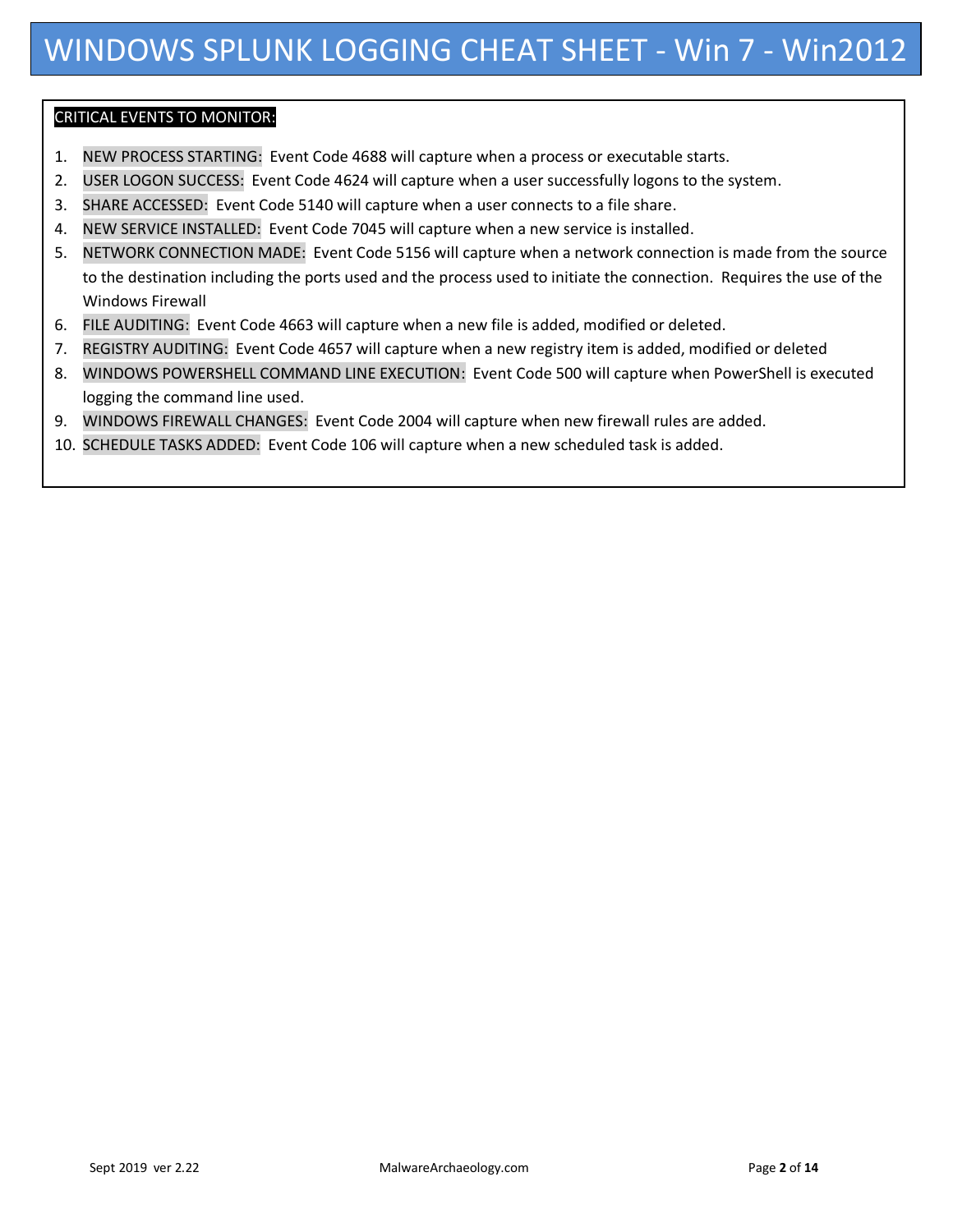# **FILTERING EVENTS:**

1. Filter by Message, NOT by Event Code: It is common to blacklist event codes that are noisy or excessive that impacts storage and licensing. By enabling Process Creation Success (4688) Process Terminate (4689) and Windows Firewall Filtering Platform Connection Success (5156 & 5158) they will be the top four event codes in your Splunk index. Filtering by the content of the Message or Field name is the better way to go. Once you understand what normal noise is, has minimal risk to be exploited or important to security monitoring you can filter those out at the client or server. For Windows, Splunk limits the blacklist to only 10 entries, so you will need to chain similar events in one line. Here is an example of a proper exclusion:

[WinEventLog://Security] disabled=0

current\_only=1

blacklist = 4689,5158

blacklist1 = EventCode="4688" Message="(?:New Process

Name:).+(?:SplunkUniversalForwarder\\bin\\splunk.exe)|.+(?:SplunkUniversalForwarder\\bin\\splunkd.exe)|.+(?:Splunk UniversalForwarder\\bin\\btool.exe)"

blacklist2 = EventCode="4688" Message="(?:New Process Name:).+(?:SplunkUniversalForwarder\\bin\\splunk-

winprintmon.exe)|.+(?:SplunkUniversalForwarder\\bin\\splunk-

powershell.exe)|.+(?:SplunkUniversalForwarder\\bin\\splunk-

admon.exe)|.+(?:SplunkUniversalForwarder\\bin\\splunkregmon.exe)|.+(?:SplunkUniversalForwarder\\bin\\splunk-netmon.exe)|.+(?:SplunkUniversalForwarder\\bin\\splunk-

MonitorNoHandle.exe)|.+(?:SplunkUniversalForwarder\\bin\\splunk-

winevtlog.exe)|.+(?:SplunkUniversalForwarder\\bin\\splunk-

perfmon.exe)|.+(?:SplunkUniversalForwarder\\bin\\splunk-wmi.exe)"

blacklist3 = EventCode="4688" Message="(?:Process Command Line:).+(?:--scheme)|.+(?:--no-log)|.+(?:-Embedding)" blacklist4 = EventCode="4688" Message="(?:Process Command Line:).+(?:system32\\SearchFilterHost.exe)|.+(?:find /i)|.+(?:Google\\Update\\GoogleUpdate.exe)|.+(?:WINDOWS\\system32\\conhost.exe)"

blacklist5 = EventCode="5156" Message="(?:Application Name:).+(?:splunkuniversalforwarder\\bin\\splunkd.exe) |.+(?:mcafee\\common framework\\masvc.exe) |.+(?:appdata\\local\\citrix\\gotomeeting\\????\\g2mcomm.exe)" blacklist6 = EventCode="5156" Message="(?:Source Address:)(?s).+(?:224.0.0.251)|(?s).+(?:239.255.255.250)" blacklist7 = EventCode="5156" Message="(?:Application Name:).+(?:google\\chrome\\application\\chrome.exe)" blacklist8 = EventCode="4659" Message="(?:Object Name:)(?s).\*(AppData\\Local\\Temp\\etilqs)" blacklist9 = EventCode="4663" Message="(?:Object Name:)(?s).\*(\\REGISTRY\\)"

2. Indexes: It is normal to have an index named "windows" for the typical Application, Security, Setup and System logs, but separating other Windows logs into separate indexes is a good practice to reduce search times. Consider collecting the Windows PowerShell, TaskScheduler, Windows Firewall, AppLocker and other Applications and Services logs that you might want to collect into their own indexes if they get large in quantity of events. You can always use the "*Join*" command if you want to combine data from multiple indexes.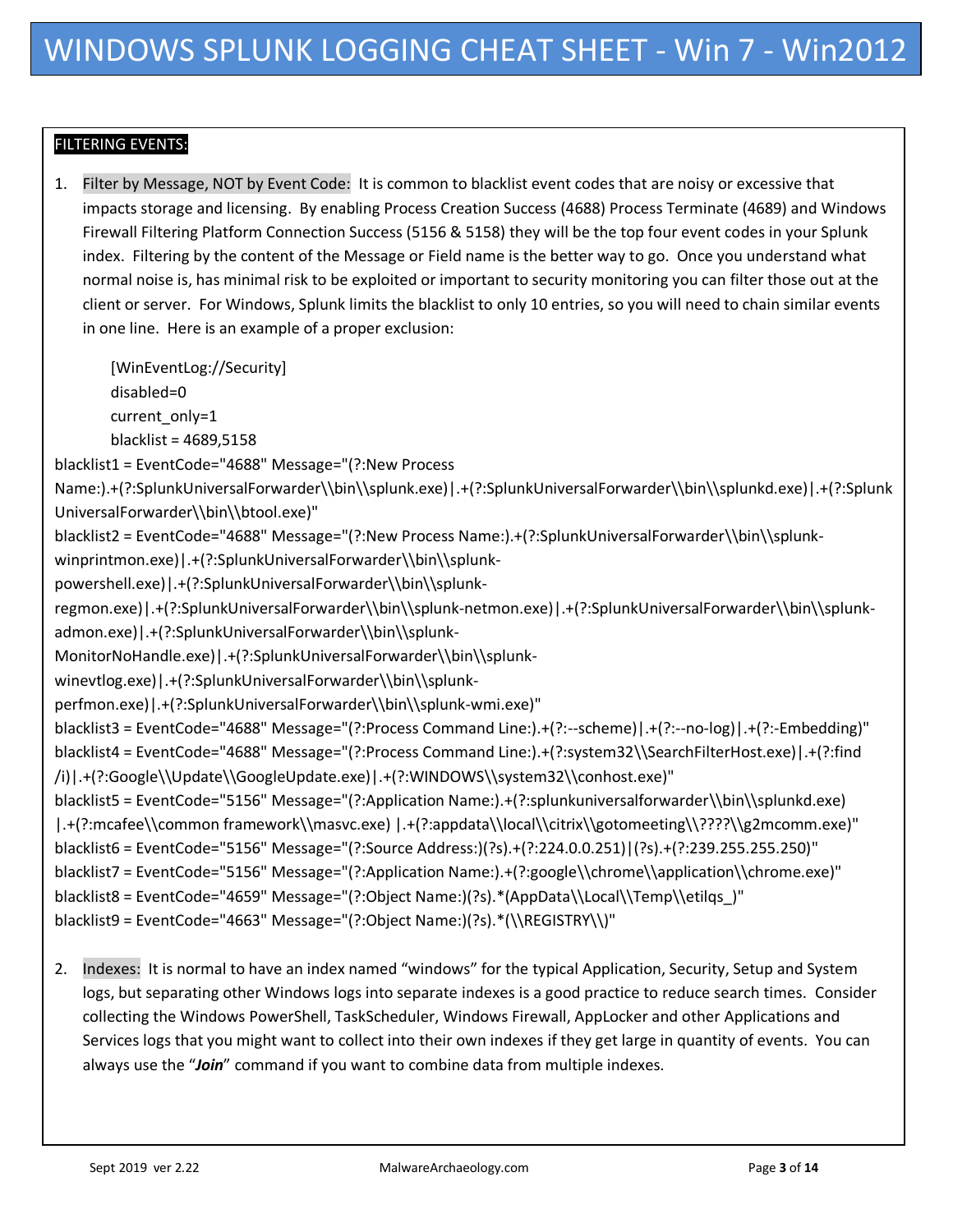## MONITOR FOR PROCESSES STARTING - 4688::

1. Monitor for Suspicious/Administrative Processes: This list is based on built-in Windows administrative utilities and known hacking utilities that are often seen used in exploitation. Expand this list as needed to add utilities used in hacking attacks. You do not need to alert on all processes launching, just suspicious ones or ones known to be used in hacking attacks. Some administrative tools are very noisy and normally used or automatically executed regularly and should NOT be included to make your alert more actionable and accurate that something suspicious has occurred.

### **SAMPLE QUERY:**

index=windows LogName=Security EventCode=4688 NOT (Account\_Name=\*\$) (arp.exe OR at.exe OR bcdedit.exe OR bcp.exe OR chcp.exe OR cmd.exe OR cscript.exe OR csvde OR dsquery.exe OR ipconfig.exe OR mimikatz.exe OR nbtstat.exe OR nc.exe OR netcat.exe OR netstat.exe OR nmap OR nslookup.exe OR netsh OR OSQL.exe OR ping.exe OR powershell.exe OR powercat.ps1 OR psexec.exe OR psexecsvc.exe OR psLoggedOn.exe OR procdump.exe OR qprocess.exe OR query.exe OR rar.exe OR reg.exe OR route.exe OR runas.exe OR rundll32 OR schtasks.exe OR sethc.exe OR sqlcmd.exe OR sc.exe OR ssh.exe OR sysprep.exe OR systeminfo.exe OR system32\\net.exe OR reg.exe OR tasklist.exe OR tracert.exe OR vssadmin.exe OR whoami.exe OR winrar.exe OR wscript.exe OR "winrm.\*" OR "winrs.\*" OR wmic.exe OR wsmprovhost.exe OR wusa.exe) | eval Message=split(Message,".") | eval Short\_Message=mvindex(Message,0) | table \_time, host, Account\_Name, Process\_Name, Process\_ID, Process\_Command\_Line, New\_Process\_Name, New\_Process\_ID, Creator\_Process\_ID, Short\_Message

**SAMPLE QUERY:** Trigger alert on 4<sup>th</sup> command executed (Best alert to catch malwarians on your system)

(index=win\_servers OR index=win\_workstations) LogName=Security EventCode=4688 [ | inputlookup InfoSec\_Admin\_Utils.csv | fields New Process\_Name ] NOT (Some\_server\_name OR some\_server\_ip) NOT (Account\_Name="-" OR Account\_Name="\*\$") NOT (Process\_Command\_Line="some\_command\_you\_trust" OR "some\_other\_cmd\_you\_trust") | eval Message=split(Message,".") | eval Short\_Message=mvindex(Message,0) | replace Server\_Name with Descriptive\_Name in host | stats count values(host) AS Host values(Process\_Command\_Line) AS CMD\_Line, values(New\_Process\_Name) AS New\_Process\_Name, values(Creator\_Process\_ID) AS Creator\_Process\_ID, values(New\_Process\_ID) AS New\_Process\_ID, values(Short\_Message) AS Status by Account\_Name | where NOT isnull(CMD\_Line) | where count > 3

2. Monitor for Whitelisting bypass attempts: Hackers will often use PowerShell to exploit a system due to the capability of PowerShell to avoid using built-in utilities and dropping additional malware files on disk. Watching for policy and profile bypasses will allow you to detect this hacking activity.

#### **SAMPLE QUERY:**

index=windows LogName=Security (EventCode=4688) NOT (Account\_Name="Something\_good") (iexec.exe OR InstallUtil.exe OR Regsrv32.exe OR Regasm.exe OR Regsvcs.exe OR MSBuild.exe) | eval Message=split(Message,".") | eval Short\_Message=mvindex(Message,0) | table \_time, host, Account\_Name, Process\_Name, Process\_ID, Process\_Command\_Line, New\_Process\_Name, New\_Process\_ID, Creator\_Process\_ID, Short\_Message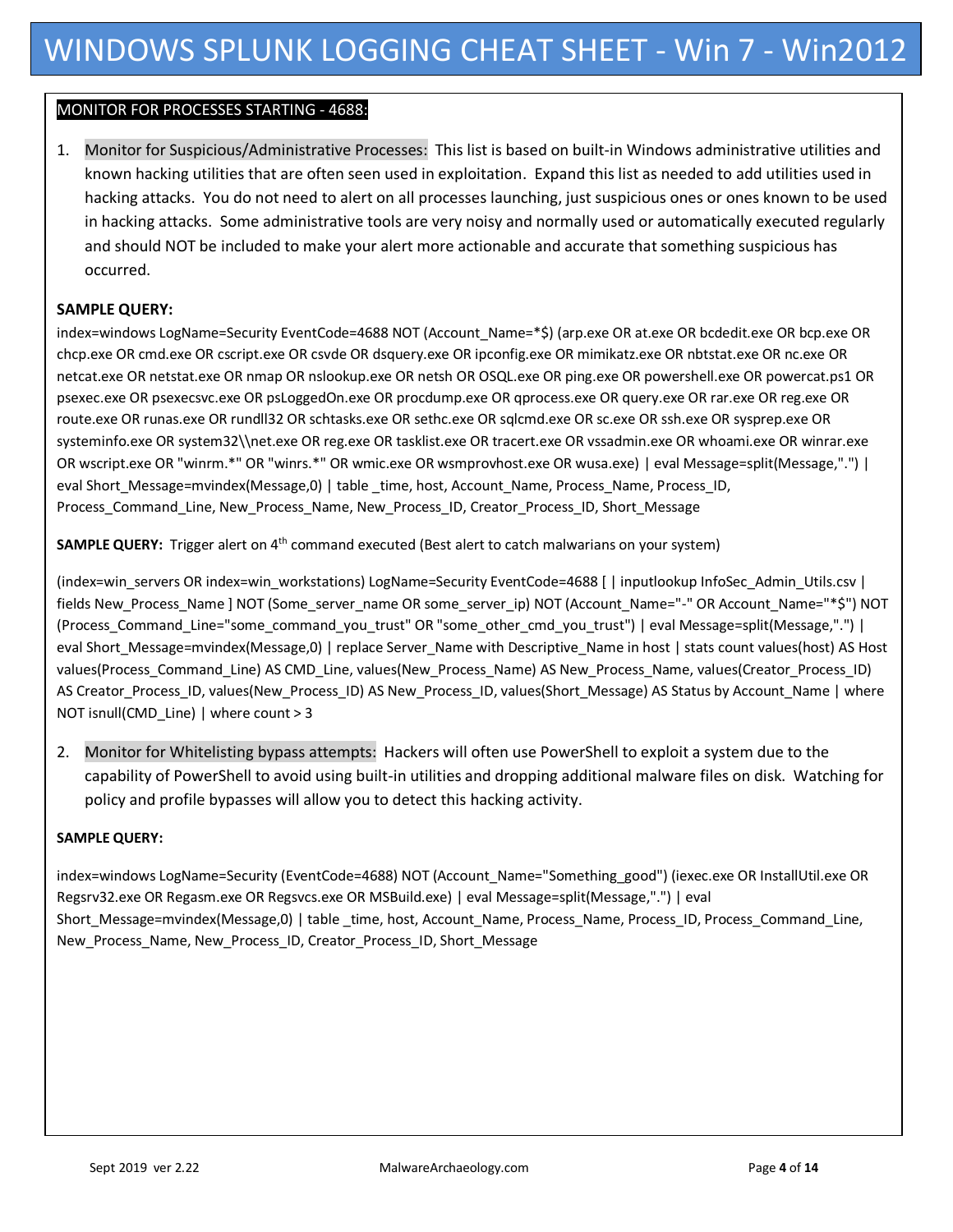# MONITOR FOR PROCESSES STARTING - 4688::

3. Monitor for PowerShell bypass attempts: Hackers will often use PowerShell to exploit a system due to the capability of PowerShell to avoid using built-in utilities and dropping additional malware files on disk. Watching for policy and profile bypasses will allow you to detect this hacking activity.

#### **SAMPLE QUERY:**

index=windows LogName=Security EventCode=4688 (powershell\* AND (–ExecutionPolicy OR –Exp)) OR (powershell\* AND bypass) OR (powershell\* AND (-noprofile OR -nop)) | eval Message=split(Message,".") | eval Short\_Message=mvindex(Message,0) | table \_time, host, Account\_Name, Process\_Name, Process\_ID, Process\_Command\_Line, New\_Process\_Name, New\_Process\_ID, Creator\_Process\_ID, Short\_Message

4. Monitor for all processes excluding trusted/known processes: You can create reports for any or all processes starting (4688) and filter out the known good ones to create a more actionable report and alert. For larger lists consider using the "*lookup*" command. Your .csv file has to be in a '*lookups*' directory in either the parent or a child local directory; /opt/splunk/etc/apps/search/lookups. The idea here is a typical system has a normal state, if you exclude all the normal processes, then if something new runs, say BlackPOS.exe as was the case in the retail breaches, you would be able to detect it.

### **SAMPLE QUERY:**

index=windows LogName=Security EventCode=4688 NOT (Account\_Name=\*\$) NOT [ inputlookup Trusted\_processes.csv | fields Process\_Name ] | eval Message=split(Message,".") | eval Short\_Message=mvindex(Message,0) | table \_time, host, Account\_Name, Process\_Name, Process\_ID, Process\_Command\_Line, New\_Process\_Name, New\_Process\_ID, Creator\_Process\_ID, Short\_Message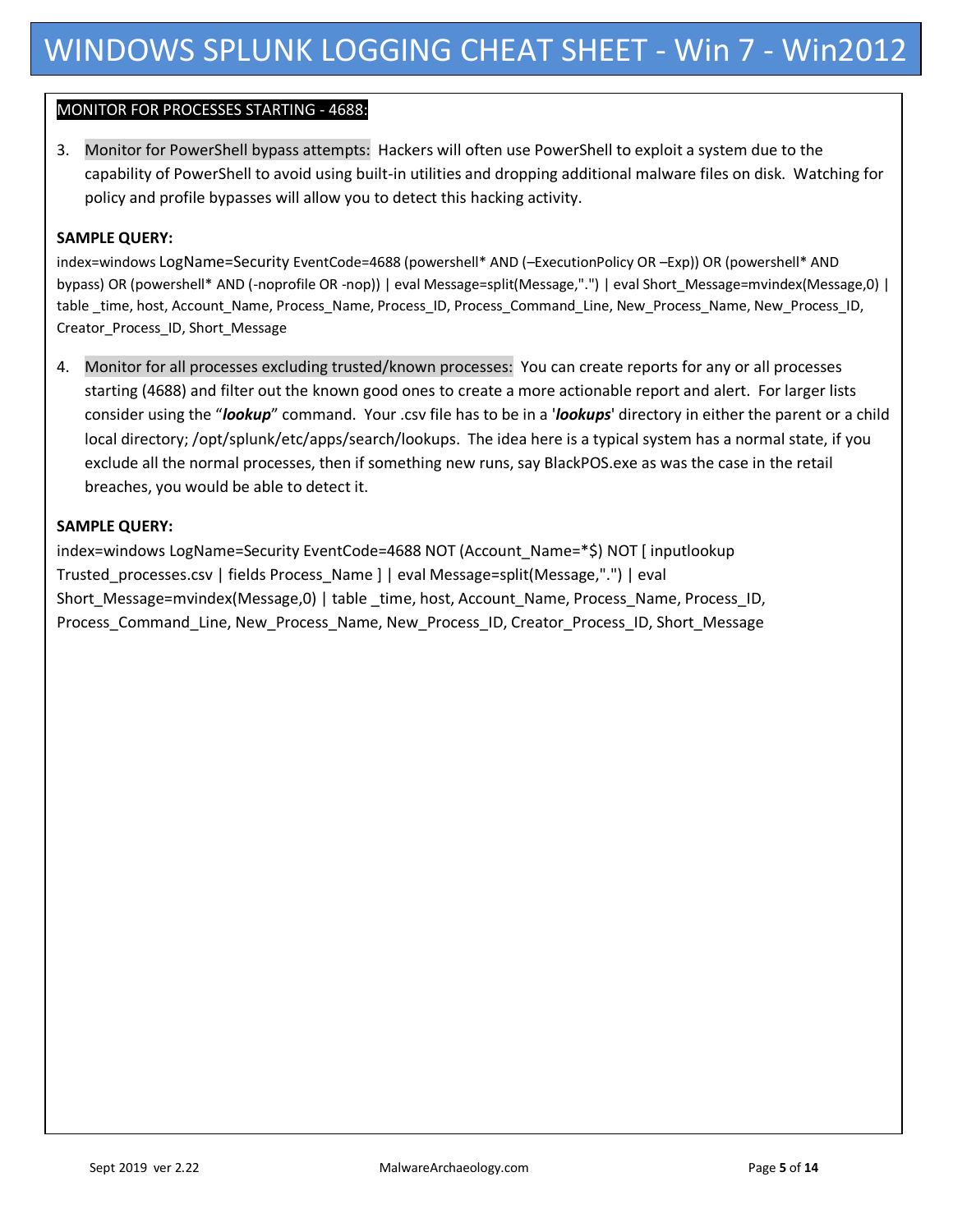## MONITOR FOR USER LOGONS – 4624 & 4625::

1. Monitor for Logon Success: Logging for failed logons seems obvious, but when a user credential gets compromised and their credentials used for exploitation, successful logins will be a major indicator of malicious activity and system crawling. This alert looks for successful logons > 2 and excludes domain controllers to detect when a rogue user account crawls across systems in your network.

### **SAMPLE QUERY:**

index=windows LogName=Security EventCode=4624 NOT (host="DC1" OR host="DC2" OR host="DC…") NOT (Account\_Name="\*\$" OR Account\_Name="ANONYMOUS LOGON") NOT (Account\_Name="Service\_Account") | eval Account\_Domain=(mvindex(Account\_Domain,1)) | eval Account\_Name=if(Account\_Name="- ",(mvindex(Account\_Name,1)), Account\_Name) | eval Account\_Name=if(Account\_Name="\*\$",(mvindex(Account\_Name,1)), Account\_Name) | eval Time=strftime(\_time,"%Y/%m/%d %T") | stats count values(Account \_Domain) AS Domain, values(host) AS Host, dc(host) AS Host Count, values(Logon Type) AS Logon Type, values(Workstation Name) AS WS Name, values(Source\_Network\_Address) AS Source\_IP, values(Process\_Name) AS Process\_Name by Account\_Name | where Host\_Count > 2

2. Monitor for Logon Failures: Watch for excessive logon failures, especially Internet facing systems and systems that contain confidential data. This will also detect brute force attempts and users who have failed to changed their passwords on additional devices such as smartphones. You can add "*stats count*" to watch for quantity, exclude certain accounts you know are good and normally fail. Avoid excluding administrative accounts as they are the ones the hackers are after.

## **SAMPLE QUERY:**

index=windows LogName=Security EventCode=4625 | table \_time, Workstation\_Name, Source\_Network\_Address, host, Account\_Name

3. Monitor for Administrative and Guest Logon Failures: Hackers and malware often try to brute force known accounts, such as Administrator and Guest. This alert will monitor and alert if configured for attempts > 5.

#### **SAMPLE QUERY:**

index=windows LogName=Security EventCode=4625 (Account\_Name=administrator OR Account\_Name=guest) | stats count values(Workstation\_Name) AS Workstation\_Name, Values(Source\_Network\_Address) AS Source\_IP\_Address, values(host) AS Host by Account\_Name | where count > 5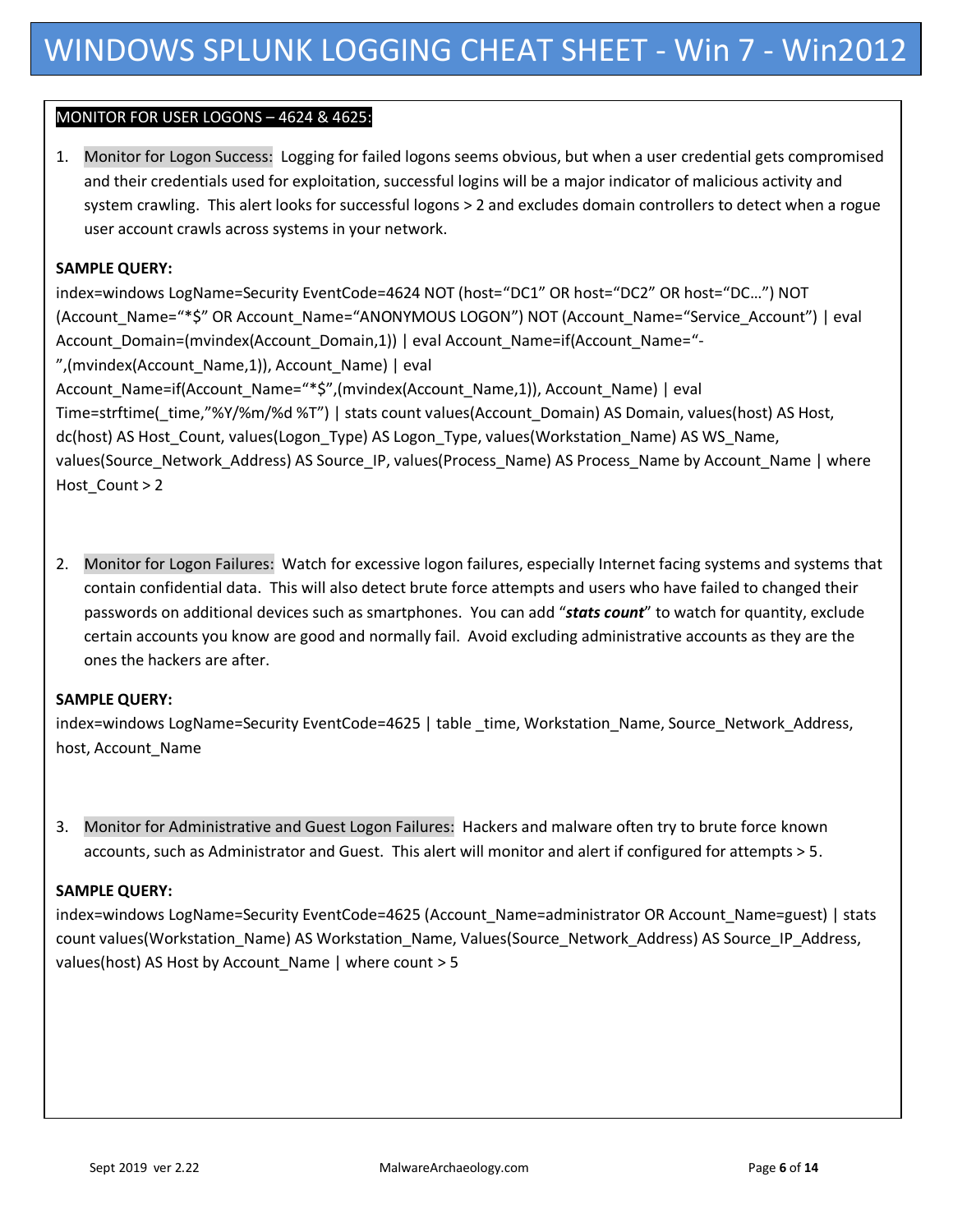### MONITOR FOR FILE SHARES - 5140::

1. Monitor for File Shares being accessed: Once a system is compromised, hackers will connect or jump to other systems to infect and/or to steal data. Watch for accounts crawling across file shares. Some management accounts will do this normally so exclude these to the systems they normally connect. Other activity from management accounts such as new processes launching will alert you to malicious behavior when excluded in this alert.

#### **SAMPLE QUERY:**

index=windows LogName=Security EventCode=5140 (Share\_Name="\*\\C\$" OR Share\_Name="\*D\$" OR Share\_Name="\*E\$" OR Share\_Name="\*F\$" OR Share\_Name="\*U\$") NOT Source\_Address="::1" | eval Destination Sys1=trim(host,"1") | eval Destination Sys2=trim(host,"2") | eval Dest Sys1=lower(Destination Sys1) | eval Dest Sys2=lower(Destination Sys2) | rename host AS Destination | rename Account Domain AS Domain | where Account Name!=Dest Sys1 | where Account Name!=Dest Sys2 | stats count values(Domain) AS Domain, values(Source\_Address) AS Source\_IP, values(Destination) AS Destination, dc(Destination) AS Dest\_Count, values(Share\_Name) AS Share\_Name, values(Share\_Path) AS Share\_Path by Account\_Name

### MONITOR FOR SERVICE CHANGES – 7045 & 7040::

1. Monitor for New Service Installs: Monitoring for a new service install is crucial. Hackers often use a new service to gain persistence for their malware when a system restarts. All the retail Point of Sale breaches included one or more new services that could have been easily detected with this alert alone.

#### **SAMPLE QUERY:**

index=windows LogName=System EventCode=7045 NOT (Service\_Name=mgmt\_service) | eval Message=split(Message,".") | eval Short\_Message=mvindex(Message,0) | table \_time host Service\_Name, Service\_Type, Service\_Start\_Type, Service\_Account, Short\_Message

2. Monitor for Service State Changes: Monitoring for a service state changes can show when a service is altered. Hackers often use an existing service to avoid new service detection and modify the ServiceDll to point to a malicious payload gaining persistence for their malware when a system restarts. Unfortunately the details are not in the logs, but this alert can lead you to look into a service state change or enable auditing on keys that trigger seldom used services to watch for ServiceDll changes. There are a few services that will normally start and stop regularly and will need to be excluded. Use registry auditing (4657) to monitor for changes to the ServiceDll value.

#### **SAMPLE QUERY:**

index=windows LogName=System EventCode=7040 NOT Message="\*Windows Modules Installer service\*" OR Message="\*Background Intelligent Transfer Service service\*") | table \_time, host, User, Message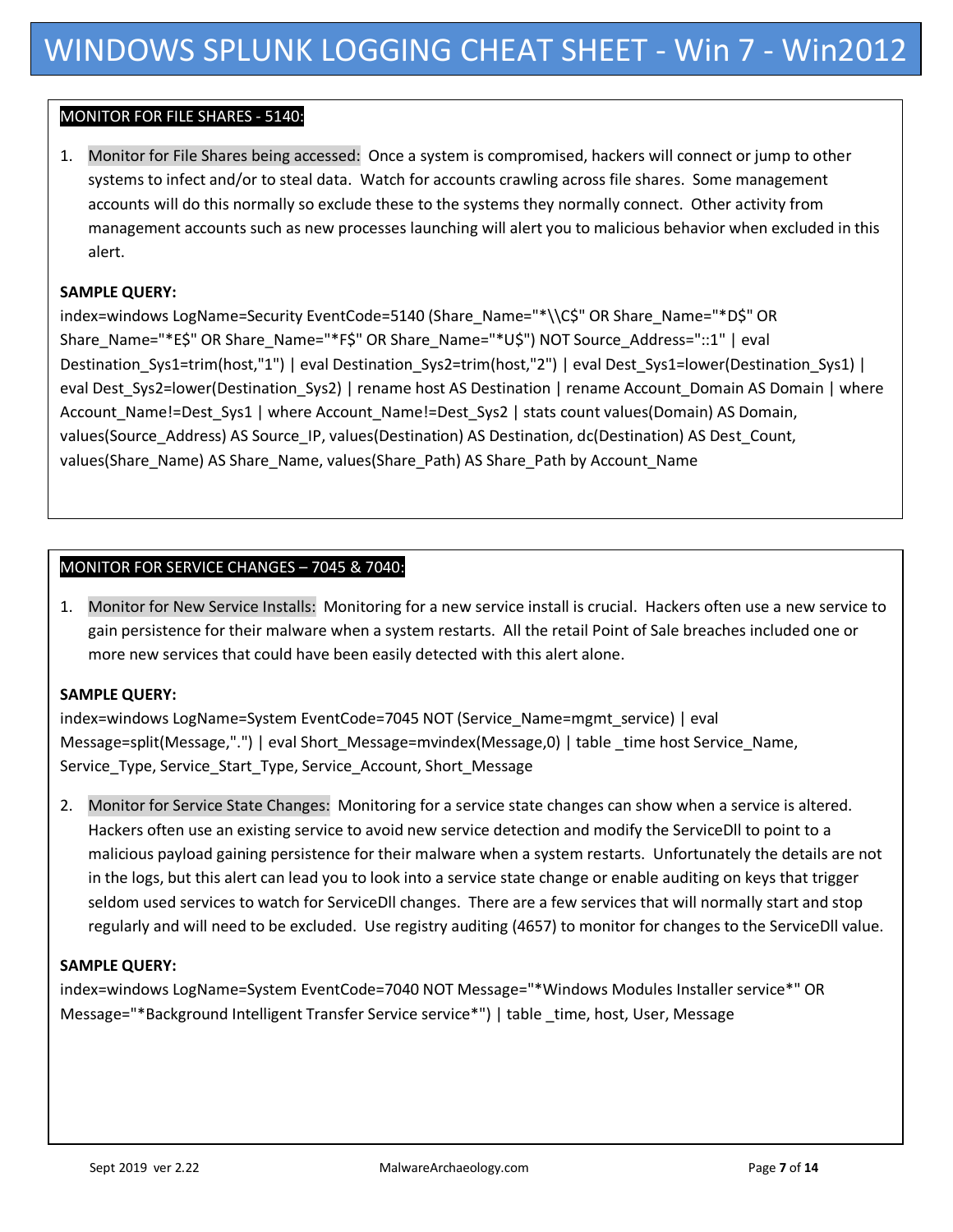# MONITOR FOR NETWORK CONNECTIONS - 5156::

1. Monitor for Suspicious Network IP's: This does require the use of the Windows Firewall. In networks where this is normally not used, you can use Group Policy to set the Windows Firewall to an Any/Any configuration so no blocking occurs, yet the traffic is captured in the logs and more importantly what process made the connection. You can create exclusions by IP addresses (such as broadcast IP's) and by process names to reduce the output and make it more actionable. The "*Lookup*" command will benefit this query tremendously by excluding items.

### **SAMPLE QUERY:**

index=windows LogName=Security EventCode=5156 NOT (Source\_Address="239.255.255.250" OR Source\_Address="224.0.0.\*" OR Source\_Address="::1" OR Source\_Address="ff02::\*" OR Source\_Address="fe80::\*" OR Source\_Address="255.255.255.255" OR Source\_Address=192.168.1.255) NOT (Destination\_Address="127.0.0.1" OR Destination\_Address="239.255.255.250" OR Destination\_Address="10.\*.\*.255" OR Destination\_Address="224.0.0.25\*") NOT (Destination\_Port="0") NOT (Application\_Name="\\<some process name>\\" OR Application\_Name="\*\\bin\\splunkd.exe") | dedup Destination\_Address Destination\_Port | table \_time, host, Application\_Name, Direction, Source\_Address, Source\_Port, Destination\_Address, Destination\_Port | sort Direction Destination\_Port

# MONITOR FOR FILE CHANGES – 4663::

*1.* Monitor for New files: This requires directories and/or files to have auditing set on each object. You want to audit directories that are well known for malware such as AppData\Local, LocalLow & Roaming as well as \Users\Public for the following:

| Type:       | <b>Success</b><br>v                    |                             |
|-------------|----------------------------------------|-----------------------------|
| Applies to: | This folder, subfolders and files<br>v |                             |
|             | Advanced permissions:                  |                             |
|             | Full control                           | Write attributes            |
|             | Traverse folder / execute file         | Write extended attributes   |
|             | List folder / read data                | Delete subfolders and files |
|             | Read attributes                        | Delete                      |
|             | Read extended attributes               | Read permissions            |
|             | Create files / write data              | ✔ Change permissions        |
|             |                                        | √ Take ownership            |

## **SAMPLE QUERY:**

index=windows sourcetype=WinEventLog:Security EventCode=4663 NOT (Process\_Name="\*\\Windows\\servicing\\TrustedInstaller.exe" OR "\*\\Windows\\System32\\poqexec.exe") NOT Object\_Name="C:\\Users\\Surf\\AppData\\Local\\Google\\Chrome\\User Data\*" NOT Object\_Name="C:\\Users\\<special user>\\AppData\\Roaming\\Microsoft\\Windows\\Recent\\CustomDestinations" NOT (Object\_Name="C:\\Windows\\System32\\LogFiles\\\*" OR Object\_Name="\*ProgramData\\Microsoft\\RAC\\\*" OR Object\_Name="\*\\Microsoft\\Windows\\Explorer\\thumbcache\*" OR Object\_Name="\*.MAP" OR Object\_Name="\*counters.dat" OR Object\_Name="\*\\Windows\\Gatherlogs\\SystemIndex\\\*") | rename Process\_Name as Created\_By | table \_time, host, Security\_ID, Handle\_ID, Object\_Type, Object\_Name, Process\_ID, Created\_By, Accesses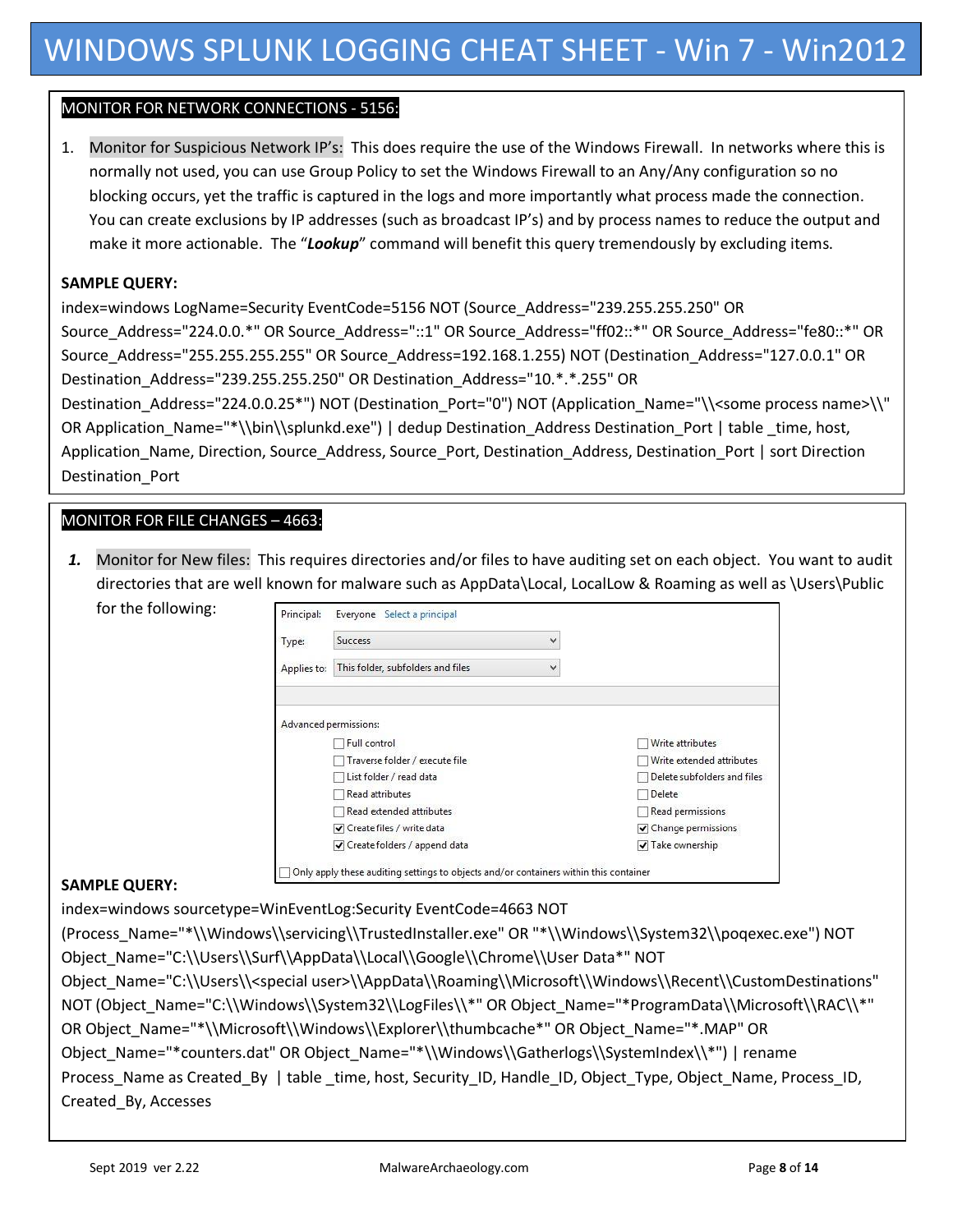## MONITOR FOR FILE CHANGES – 4663 continued::

**2.** Monitor for Crypto events: Setting auditing on a File Server Share will allow large amounts of file changes from a crypto event to be detected. Look at a large quantity of changes > 1000 in 1 hour to detect the event. Use the same settings as above as you only need to monitor for NEW files. It is obvious when an event occurs!



### **SAMPLE QUERY:**

index=windows LogName=Security EventCode=4663 host=\* (Accesses="WriteData (or AddFile)" AND Object\_Name="\*.\*") NOT (Security\_ID="NT AUTHORITY\\SYSTEM") NOT (Object\_Name="\*\\FireFoxProfile\\\*" OR Object\_Name="\*.tmp\*" OR Object\_Name="\*.xml" OR Object\_Name="\*Thumbs.db" OR Object\_Name="\\Device\\HarddiskVolumeShadowCopy\*") NOT (Object\_Name="\*:Zone.Identifier" OR Object\_Name="\*.part\*") | stats count values(Object\_Name), values(Accesses) by Security\_ID | where count > 1000

### MONITOR FOR REGISTRY CHANGES - 4657:

*1.* Monitor for Registry Changes: Adding auditing to known exploited registry keys is a great way to catch malicious activity. Registry keys should not change very often unless something is installed or updated. The goal is to look for NEW items and changes to known high risk items like the Run and RunOnce keys.

| Type:       | <b>Success</b><br>٧                          |               |
|-------------|----------------------------------------------|---------------|
| Applies to: | This key and subkeys<br>$\checkmark$         |               |
|             | Advanced permissions:<br><b>Full Control</b> | Create Link   |
|             | Query Value                                  | Delete        |
|             | Set Value                                    | ✔ Write DAC   |
|             | ✔ Create Subkey                              | √ Write Owner |
|             | Enumerate Subkeys                            | Read Control  |
|             |                                              |               |

#### **SAMPLE QUERY:**

index=windows LogName=Security (EventCode=4657) Object\_Name="\*\\Run\*" | table \_time, host, Security\_ID, Account\_Name, Account\_Domain, Operation\_Type, Object\_Name, Object\_Value\_Name, Process\_Name, New\_Value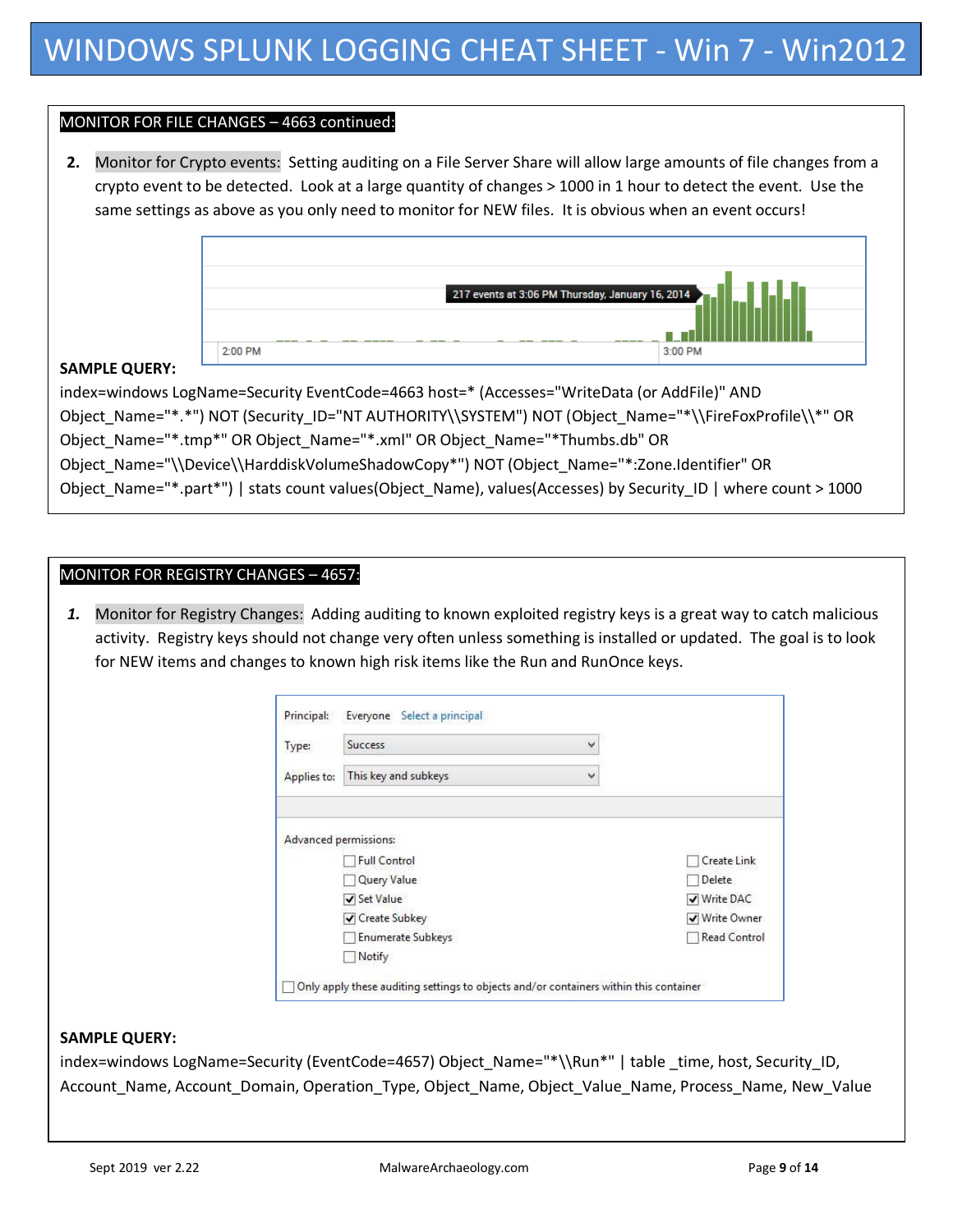# MONITOR FOR WINDOWS POWERSHELL COMMAND LINE - 500::

- 1. Monitor for PowerShell Command Execution: Hackers will often use PowerShell to exploit a system due to the capability of PowerShell and to avoid using built-in utilities and drop additional malware on disk. Monitoring the PowerShell command lines that are executed can catching potentially malicious behavior. PowerShell logs have some odd formatting, the sample below shows a unique non-RegEx way to parse odd logs using the Splunk "*split*" command. PowerShell logs are the worst as far as using the "*split*" command. These logs are not in the standard Windows logs and will need to be added to your Splunk inputs.conf file in order to collect them. The "*Windows PowerShell*" logs may be found under:
	- Applications and Services Logs Windows PowerShell

index=powershell LogName="Windows Powershell" (EventCode=500) | eval MessageA=split(Message,"Details:") | Eval Short Message=mvindex(MessageA,0) | Eval MessageB=mvindex(MessageA,1) | eval MessageB = replace (MessageB,"[\n\r]","!") | eval MessageC=split(MessageB,"!!!!") | Eval Message1=mvindex(MessageC,0) | Eval Message2=mvindex(MessageC,1) | Eval Message3=mvindex(MessageC,2) | eval MessageD=split(Message3,"!!") | Eval Message4=mvindex(MessageD,3) | eval Message4=split(Message4,"=") | eval PS\_Version=mvindex(Message4,1) | Eval Message5=mvindex(MessageD,4) | Eval Message6=mvindex(MessageD,5) | Eval Message7=mvindex(MessageD,6) | eval Message7=split(Message7,"=") | eval Command\_Name=mvindex(Message7,1) | Eval Message8=mvindex(MessageD,7) | eval Message8=split(Message8,"=") | eval Command\_Type=mvindex(Message8,1) | Eval Message9=mvindex(MessageD,8) | eval Message9=split(Message9,"=") | eval Script\_Name=mvindex(Message9,1)| Eval Message10=mvindex(MessageD,9) | eval Message10=split(Message10,"=") | eval Command\_Path=mvindex(Message10,1) | Eval Message11=mvindex(MessageD,10) | eval Message11=split(Message11,"=") | eval Command Line=mvindex(Message11,1) | table time EventCode, Short\_Message, PS\_Version, Command\_Name, Command\_Type, Script\_Name, Command\_Path, Command\_Line

# MONITOR FOR WINDOWS FIREWALL CHANGES – 2004 & 2005::

- 1. Monitor for Additions to Firewall Rules: Malware and hackers will often add a firewall rule to allow access to some Windows service or application. These logs are not in the standard Windows logs and will need to be added to your Splunk inputs.conf file in order to collect them. The Windows firewall logs may be found under:
	- Applications and Services Logs Microsoft Windows Windows Firewall with Advanced Security Firewall

index=windows LogName=Security EventCode=2004 | table time, host, Rule Name, Origin, Active, Direction, Profiles, Action, Application\_Path, Service\_Name, Protocol, Security\_Options, Edge\_Traversal, Modifying\_User, Modifying\_Application, Rule\_ID

2. Monitor for Changes to Firewall Rules: Malware and hackers will often modify a firewall rule to allow access to some Windows service or application. These logs are not in the standard Windows logs and will need to be added to your Splunk inputs.conf file in order to collect them.

index=windows LogName=Security EventCode=2005 | table \_time, host, Rule\_Name, Origin, Active, Direction, Profiles, Action, Application\_Path, Service\_Name, Protocol, Security\_Options, Edge\_Traversal, Modifying\_User, Modifying\_Application, Rule\_ID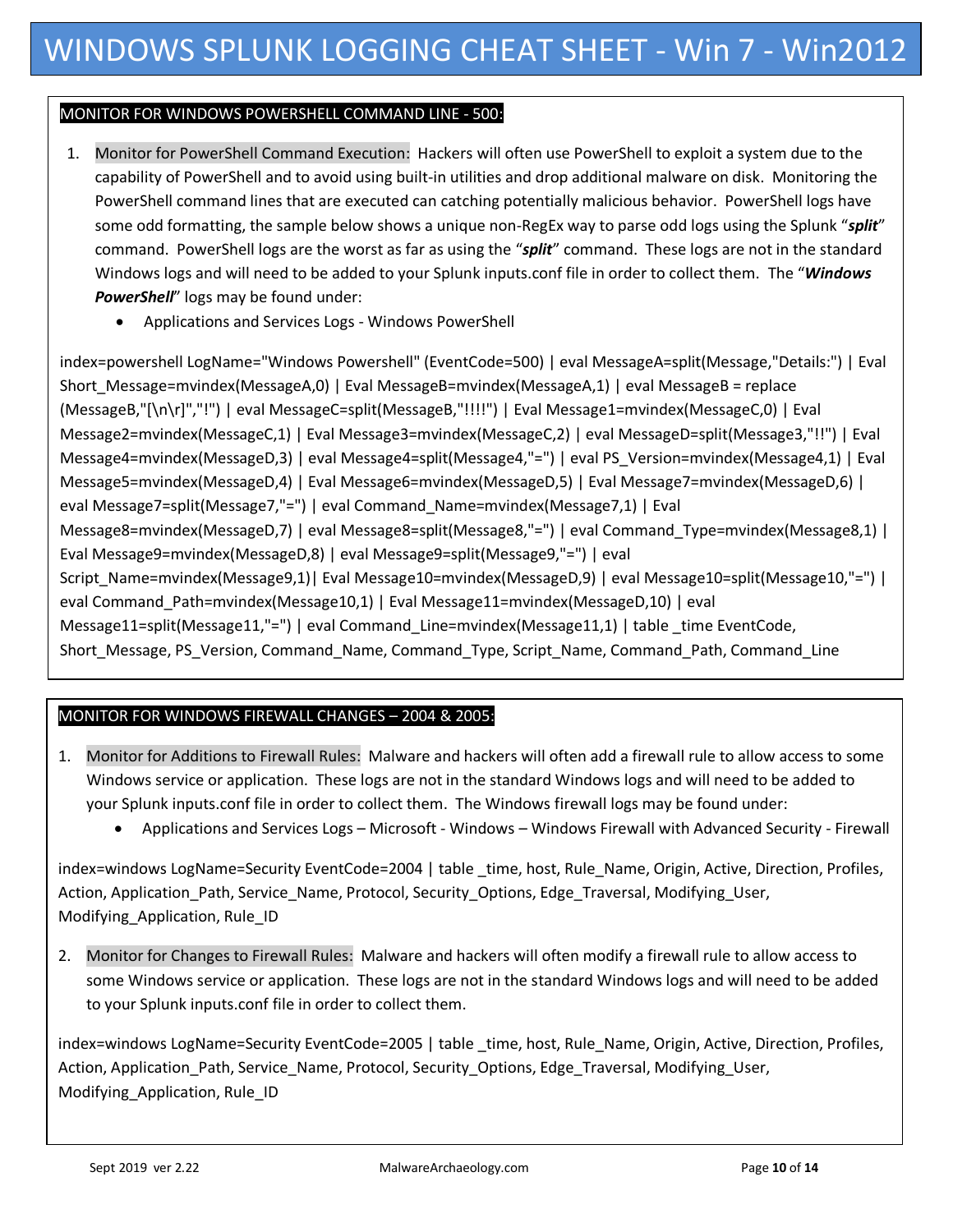### MONITOR FOR WINDOWS POWERSHELL OBFUSCATIION - TICKS AND SPECIAL CHARACTERS::

1. Monitor for PowerShell Obfuscation with 4688: Hackers will often use obfuscation of PowerShell code to hide what they are doing. Monitoring the Process Command Line executions can catch potentially malicious obfuscated PowerShell. The query below looks for and counts the amount of ticks, semicolons, and dollar signs to detect the use of PowerShell obfuscation using the Security log and Process Execution 4688 events with Process Command Line logging enabled.

index=windows LogName="Security" EventCode=4688 NOT ("\*ProgramData\\Some\_Trusted\\Program\*") | eval Orig\_Command=Process\_Command\_Line | eval Clean\_Command\_Line=Process\_Command\_Line | eval Obfuscations=Process\_Command\_Line | rex field=Obfuscations mode=sed "s/[a-zA-Z0-9]//g" | rex field=Clean\_Command\_Line mode=sed "s/[']//g" | eval Tick\_Count = mvcount(split(Obfuscations,"'"))-1 | eval Pct\_Count = mvcount(split(Obfuscations,"%"))-1 | eval Dollar\_Count = mvcount(split(Obfuscations,"\$"))-1 | eval Plus\_Count = mvcount(split(Obfuscations,"+"))-1 | eval SemiCol\_Count = mvcount(split(Obfuscations,";"))-1 | table \_time host, Orig\_Command, Clean\_Command\_Line, Obfuscations, Tick Count, Pct Count, Dollar Count, Plus Count, SemiCol Count | where Tick Count > 2

- 2. Monitor for PowerShell Obfuscation with 400: Hackers will often use obfuscation of PowerShell code to hide what they are doing. Monitoring the Process Command Line executions can catch potentially malicious obfuscated PowerShell. The query below looks for and counts the amount of ticks, semicolons, and dollar signs to detect the use of PowerShell obfuscation using the "Windows PowerShell" log (v2-v5) 400 events. The "*Windows PowerShell*" logs may be found under:
	- Applications and Services Logs Windows PowerShell

index=powershell LogName="Windows Powershell" EventCode=400 | eval MessageA=split(Message,"Details:") | Eval Short\_Message=mvindex(MessageA,1) | eval MessageA=split(Short\_Message,"HostVersion=") | Eval MessageA=mvindex(MessageA,1) | eval MessageB=split(MessageA,"HostId=") | Eval PS\_Version=mvindex(MessageB,0) | Eval MessageC=mvindex(MessageB,1) | eval MessageD=split(MessageC,"HostApplication=") | Eval Host\_ID=mvindex(MessageD,0) | Eval MessageE=mvindex(MessageD,1) | eval MessageF=split(MessageE,"EngineVersion=") | Eval Host\_Application=mvindex(MessageF,0) | Eval MessageG=mvindex(MessageF,1) | eval MessageH=split(MessageG,"RunspaceId=") | Eval Engine\_Version=mvindex(MessageH,0) | Eval MessageJ=mvindex(MessageH,1) | eval MessageP=split(MessageJ,"CommandLine=") | Eval Command Line=mvindex(MessageP,1) | eval Obfuscations=Host Application | rex field=Obfuscations mode=sed "s/[a-zA-Z0-9]//g" | rex field=Clean\_Host\_Application mode=sed "s/ [^a-zA-Z0-9\_]==/ /g" | eval Tick Count = mvcount(split(Obfuscations,"""))-1 | eval Pct Count = mvcount(split(Obfuscations,"%"))-1 | table host, ComputerName, Host\_Application, Clean\_Host\_Application, Obfuscations, Tick\_Count, Pct\_Count | where Tick\_Count > 2

#### MONITOR FOR WINDOWS POWERSHELL BASE64 ENCODED OBFUSCATION::

- 3. Monitor for PowerShell Obfuscation with 4104 or 400: Hackers will often use obfuscation of PowerShell code to hide what they are doing. Monitoring the size of the PowerShell commands that hide things like Base64 encoded scripts can catch potentially malicious obfuscated PowerShell. The query below looks for the size of a scriptblock over 1000 characters using the "PowerShell/Operation" or "Windows PowerShell" log. The "*Windows PowerShell*" and "**PowerShell Operational**" logs may be found under:
	- Applications and Services Logs Windows PowerShell
	- Applications and Services Logs PowerShell/Operational

index=powershell (source="WinEventLog:Microsoft-Windows-PowerShell/Operational" OR source="WinEventLog:Windows PowerShell") (EventCode=4104 OR EventCode=400) NOT ("\*Some\_Trusted \\Program\*") NOT ("\*InvocationName\*" OR "\*InvocationInfo\*") | eval Cmd\_Length=len(Message) | where Cmd\_Length > 1000 | table \_time, host, EventCode, Cmd\_Length, Message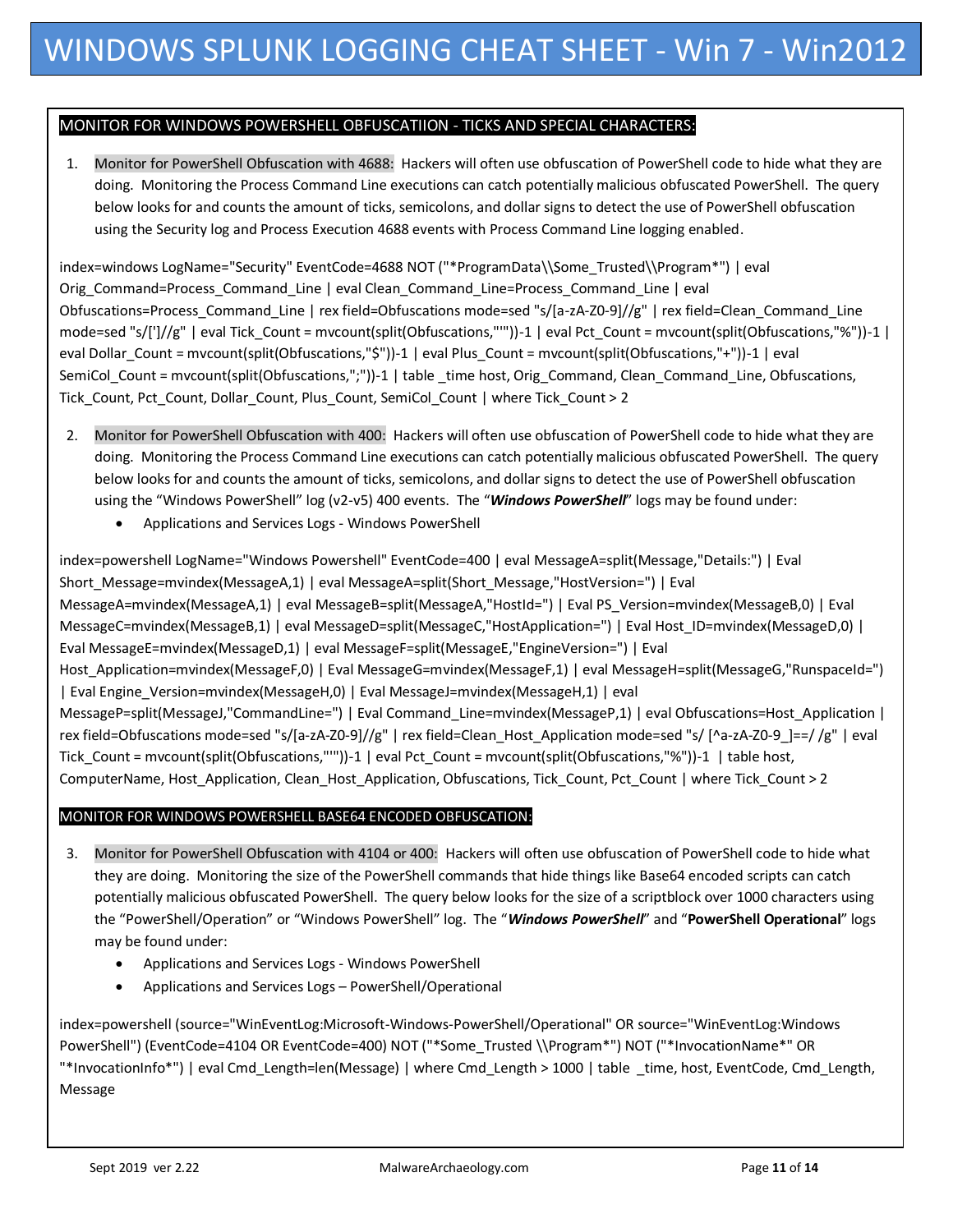## BLACKLIST UNWANTED ITEMS USING THE SPLUNK UNIVERSAL FORWARDER::

# OVERVIEW::

With the enhanced logging the other Windows Cheat Sheets recommend, there will unfortunately be a lot more events being generated, and noise. Many Event IDs or the Message within an Event ID do not provide any security value and therefore can be dropped versus being sent to Splunk taking up valuable licensing. The idea here is to blacklist or exclude items at the Universal Forwarder (UF) before they are sent to Splunk and take up some of your valuable license. Whitelisting is the opposite where you tell the UF only to collect certain items which is another option and works identically. If you cannot blacklist enough items in the UF and want to do more, you will need to use the Splunk Heavy Forwarder, or use another syslog agent like nxlog or the "Windows Logging Service" (WLS).

# LIMITS::

There can only be 10 blacklist or whitelist items per sourcetype. This can be limiting for logs like the Security log that have tons of events and messages, many of which we do not need to collect. However there is the ability to nest multiple items within one blacklist item.

# FORMAT::

The format of the blacklist is RegEx, but not exactly the RegEx you may be used to. The following should provide enough information and detail to build what you need. The first is a straight blacklist by Event ID:

 $\bullet$  blacklist = 4689,5158

The next option is to nest multiple messages or parts of a message into one blacklist entry. The following will drop some of the Splunk events from taking up space in Splunk, these are basically worthless events for security purposes and are very noisy. Notice it is by Event ID, Message, and Type within the message (4688, Message, New Process Name:)

 blacklist1 = EventCode="4688" Message="(?:New Process Name:).+(?:SplunkUniversalForwarder\\bin\\splunk.exe)|.+(?:SplunkUniversalForwarder\\bin\\splunkd.exe )|.+(?:SplunkUniversalForwarder\\bin\\btool.exe)"

The next item is nesting many more similar items, there are no spaces between the |:

 blacklist2 = EventCode="4688" Message="(?:New Process Name:).+(?:SplunkUniversalForwarder\\bin\\splunkwinprintmon.exe) | .+(?:SplunkUniversalForwarder\\bin\\splunk-powershell.exe)

|.+(?:SplunkUniversalForwarder\\bin\\splunk-regmon.exe) |.+(?:SplunkUniversalForwarder\\bin\\splunknetmon.exe) | .+(?:SplunkUniversalForwarder\\bin\\splunk-admon.exe)

|.+(?:SplunkUniversalForwarder\\bin\\splunk-MonitorNoHandle.exe)

|.+(?:SplunkUniversalForwarder\\bin\\splunk-winevtlog.exe)|.+(?:SplunkUniversalForwarder\\bin\\splunkperfmon.exe)|.+(?:SplunkUniversalForwarder\\bin\\splunk-wmi.exe)"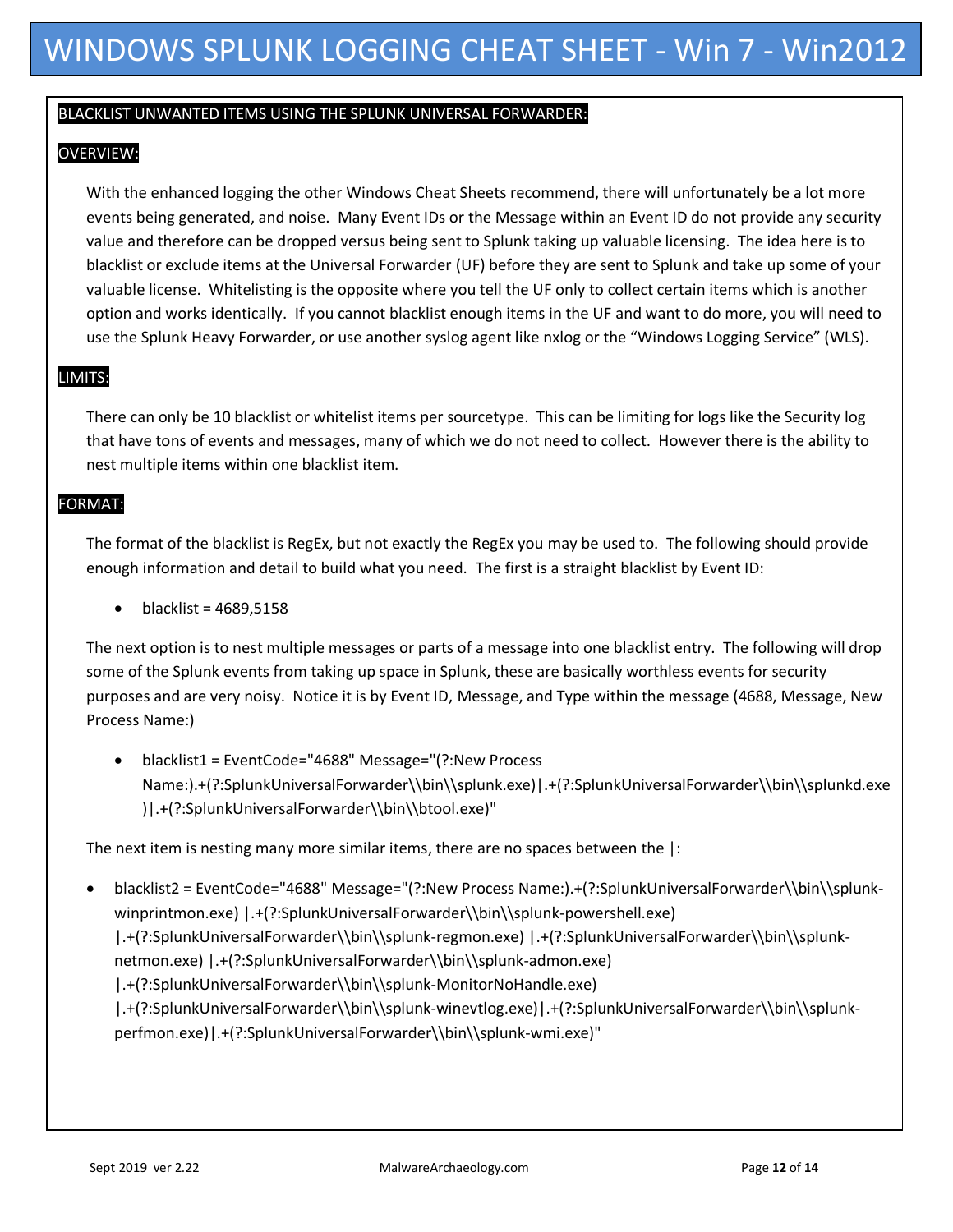## BLACKLIST UNWANTED ITEMS USING THE SPLUNK UNIVERSAL FORWARDER::

Each Event ID or Type of message must be separate blacklists. The following excludes by *Process Command Line*, the one blacklist item I would recommend using most as it will be the most unique thing you can exclude.

- $\bullet$  blacklist3 = EventCode="4688" Message="(?:Process Command Line:).+(?:--scheme)|.+(?:--no-log)|.+(?:-Embedding)"
- blacklist4 = EventCode="4688" Message="(?:Process Command Line:).+(?:system32\\SearchFilterHost.exe)|.+(?:find /i)|.+(?:Google\\Update\\GoogleUpdate.exe)|.+(?:WINDOWS\\system32\\conhost.exe)"

When you switch Event IDs, you will need a different blacklist. The following excludes Windows Firewall items by Application Name;

 blacklist5 = EventCode="5156" Message="(?:Application Name:).+(?:splunkuniversalforwarder\\bin\\splunkd.exe|.+(?:atlassian\\hipchat4\\hipchat.exe)"

The following item blacklists out Windows Firewall by Broadcast IPs:

 blacklist6 = EventCode="5156" Message="(?:Source Address:)(?s).+(?:224.0.0.251)|(?s).+(?:239.255.255.250)"

The following item blacklists the Windows Firewall by Application Name and by excluding the Chrome browser. This means all the noise from a user surfing will not be collected.

 blacklist7 = EventCode="5156" Message="(?:Application Name:).+(?:google\\chrome\\application\\chrome.exe)"

The following item blacklists a noisy object from collecting:

blacklist8 = EventCode="4659" Message="(?:Object Name:)(?s).\*(AppData\\Local\\Temp\\etilqs\_)"

The following item blacklists all 4663 events that contain the "REGISTRY" since Event ID 4657 is the Event ID you will want to collect for Registry audit items, 4663 events for the registry are pretty much worthless and can be dropped.

blacklist9 = EventCode="4663" Message="(?:Object Name:)(?s). \*[\(\\REGISTRY\\\)](file://///REGISTRY/)"

This should help you to create a detailed blacklist that can reduce the amount of events you send to Splunk in order to help reduce licensing impacts.